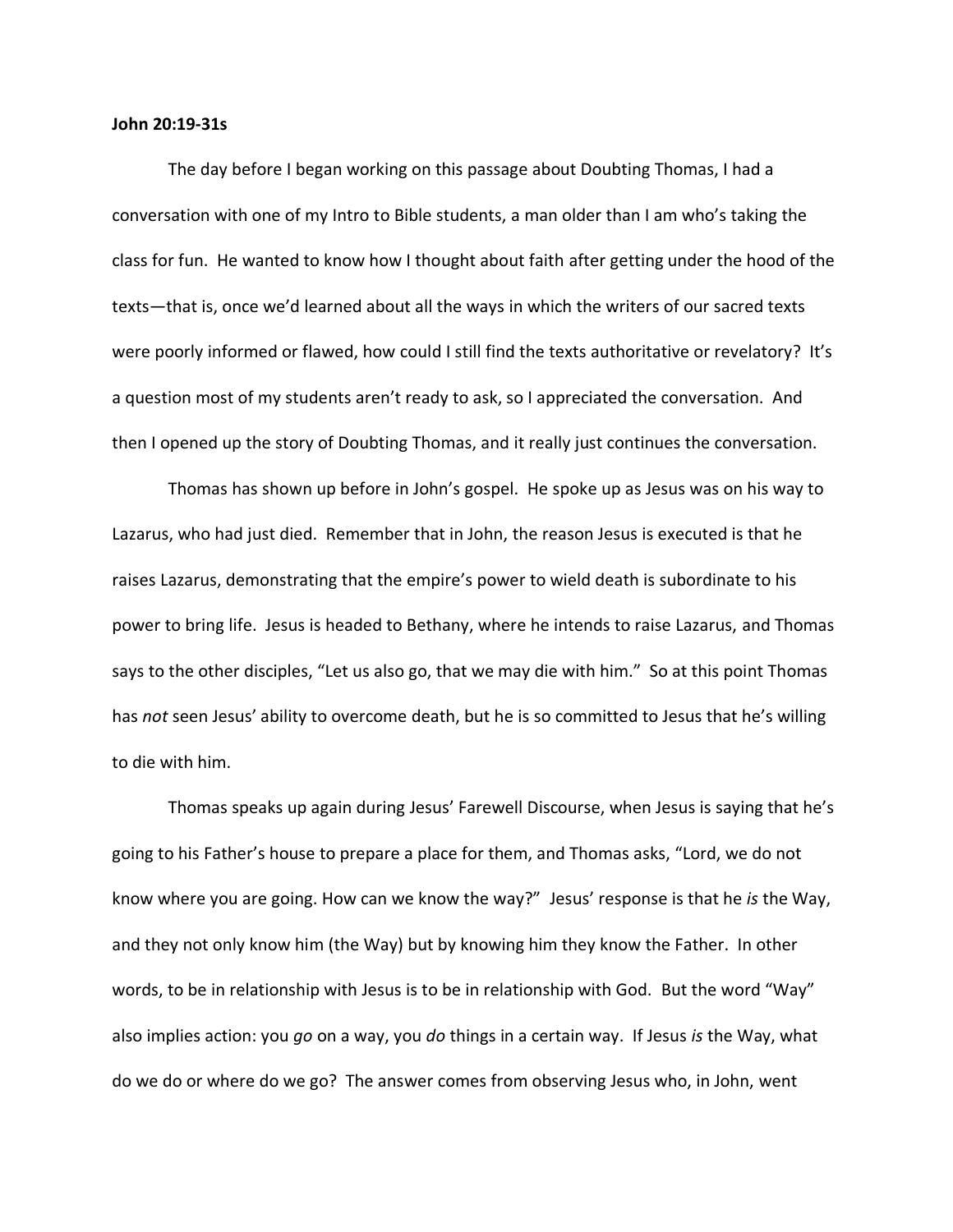down. He descended from heaven and became incarnate to have relationships with human beings. He washed his disciples' feet and told them to be servants. He left them with instructions to love one another as he had loved them. All of this adds up to the Way of Jesus: put your feet on the ground, serve others, love others. That's how you get to the Father—by enacting Jesus' Way in your own life.

Those are the things we learn from Thomas: first, that he is brave enough to face death with Jesus before he knows Jesus has more power than death has; and second, that the Way of Jesus that they all intend to follow is feet on the ground and hands outstretched to others. Now in today's reading we learn that Jesus had appeared to all the disciples except Thomas, who was apparently out doing stuff. They're locked in the house for fear of the religious authorities, and Jesus appears to them and says, "Peace be with you. As the Father has *sent* me, *so I send you*." He'd descended from heaven, put his feet on the ground, and served others; now he's sending them on that Way. And he breathes on them, filling them with the Holy Spirit as God had breathed Spirit into Adam in Genesis 2—John's version of Pentecost. Jesus is commissioning the disciples. He even tells them, "Receive the Holy Spirit . . . if you forgive the sins of any, they are forgiven," etc. This is a little worrisome, because not all the disciples of Christ have always been inclined toward forgiveness. But again, in John's framework, sin is not wrongdoing but fracture of relationship. Jesus was sent to mend relationship with God and people, and now he's sending the disciples to do the same. If they don't do it, it won't get done. Could the call to action be any clearer?

Well, apparently it wasn't clear enough, because a week later when Thomas *is* among them, the disciples are still in the house. Now I begin to see why Thomas doubted. He didn't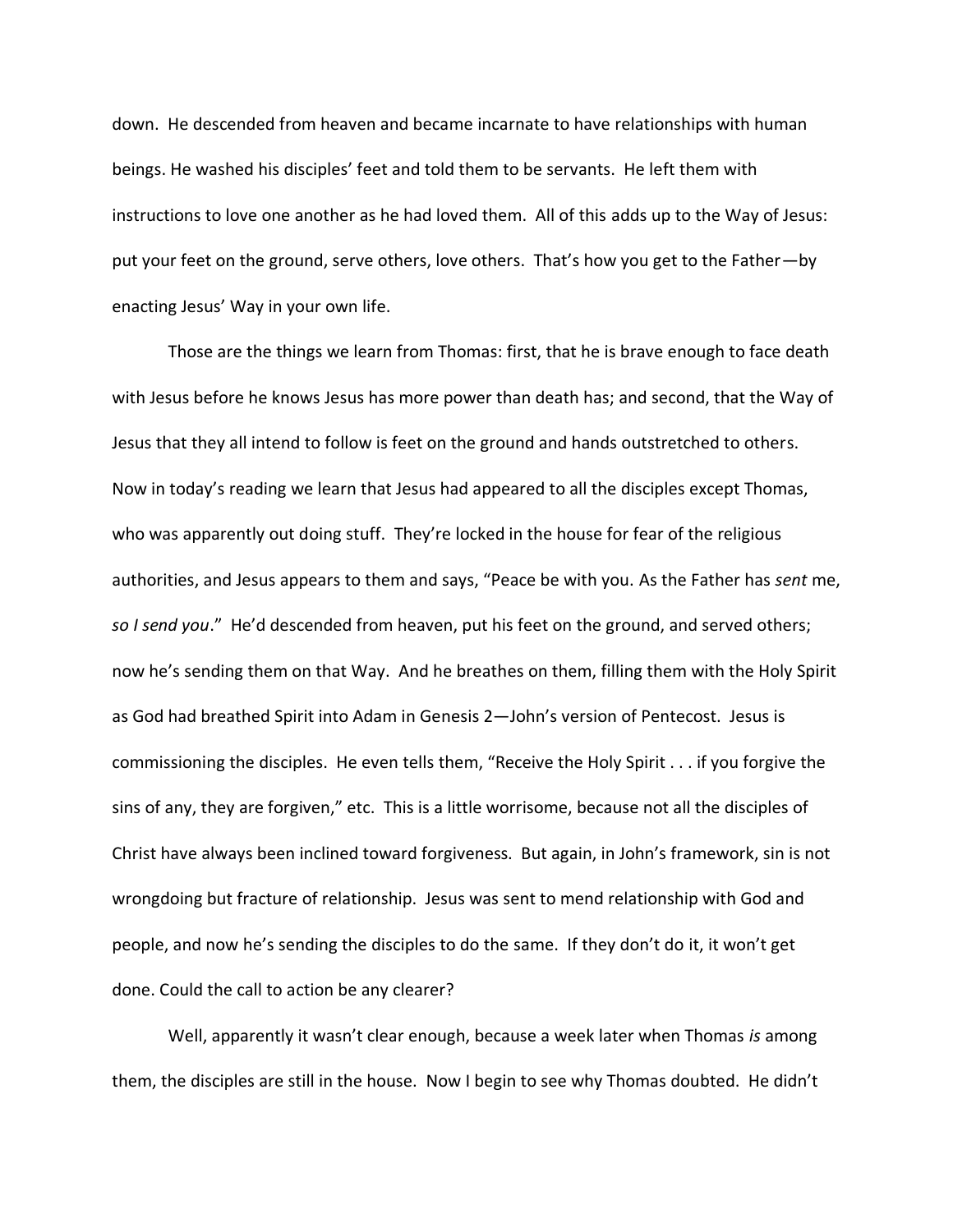doubt Jesus; he doubted the disciples. If Jesus had really been there and breathed the Holy Spirit into them, wouldn't they all have sprung into action? There are people out there who need some love! We don't know what Thomas was doing the first time Jesus had appeared, but he certainly wasn't locked in the house for fear of the religious authorities. He's a brave guy.

But here's the thing. Sad sacks though the disciples may be, they are there for each other. They're there for Thomas, and he for them, even if he doesn't believe their crazy story. They are hanging together in their uncertainty or fear or cluelessness, whatever it is, and however uncomfortable the week may have been with Thomas not able to buy the story they tell, they at least are in relationship with each other.

A Lutheran pastor, Janet Hunt, saw on her Facebook feed that a young friend far away was in distress of an unidentified variety. An older friend suggested that the young woman might find some support and comfort in her old church. The young woman politely thanked her but said that since she no longer believed, it felt wrong—maybe fraudulent—to show up there just because she was in need. Janet Hunt writes that her heart hurt for this woman, and not just because she professed a lack of belief, but because she felt compelled to cut herself off from a potential source of comfort. Faith ebbs and flows, and nobody can be argued into it or out of it—but human fellowship is the seeds of the kingdom. When you know in your bones that resurrection is how the universe works, you should go to church, and when you can't think of anything hopeful to say that doesn't sound hollow and fake, you should go to church. Church is, or at least aspires to be, people on the Way, feet on the ground, arms outstretched to others. It shouldn't matter whether you find yourself able to trust or believe in God.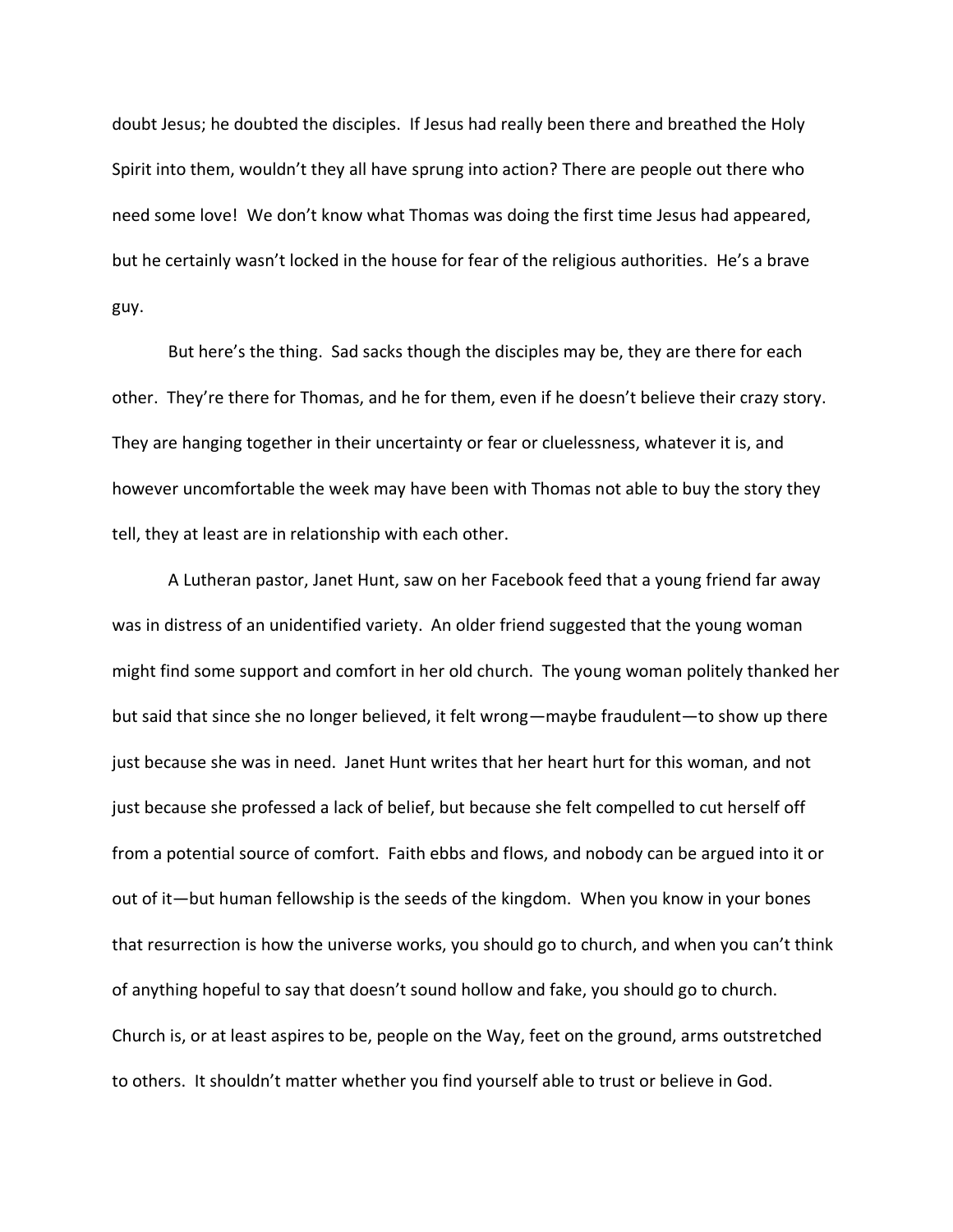That's the charge with which John leaves us. Thomas' question about how to follow Jesus to where he is going is answered. Following Jesus leads not just to death, but beyond beyond what could be asked or imagined. Following Jesus leads not just to seeing him, but to knowing him through the community of disciples who are on his Way. Jesus tells Thomas, "Blessed are those who have not seen and yet have come to believe," which is us, and then John breaks the fourth wall and comments directly to us, "Now Jesus did many other signs in the presence of his disciples, which are not written in this book. But these are written so that you may come to believe that Jesus is the Messiah, the Son of God, and that through believing you may have life in his name." What John's doing there is connecting us to the disciples who *had* seen, connecting us through time to the great cloud of witnesses in whose fellowship we stand just as much as we stand in fellowship with disciples here and now.

I don't say it out loud because it's not the place, but when I see my older student turning around and shaking hands with the Ethiopian immigrant student at the desk behind him, getting acquainted and later asking after his mother, I see Jesus' Way incarnated under fluorescent lights. When my Ethiopian student tells me that he goes to St. Ambrose Cathedral because people from all over the world worship there, I see that the Holy Spirit is breathing into that congregation. The risen Christ and the Holy Spirit can seem like airy-fairy, churchy concepts, abstract and highly spiritual. But they are about very real things. A New Hampshire woman in her nineties, asked what she'd learned of importance in her life, told this story: She and a group of friends had decided one afternoon to climb Mount Washington in New Hampshire. Before they were able to descend, a late afternoon fog rolled in and enveloped them all in its thick, obscuring whiteness. They couldn't see the way ahead, and so they agreed